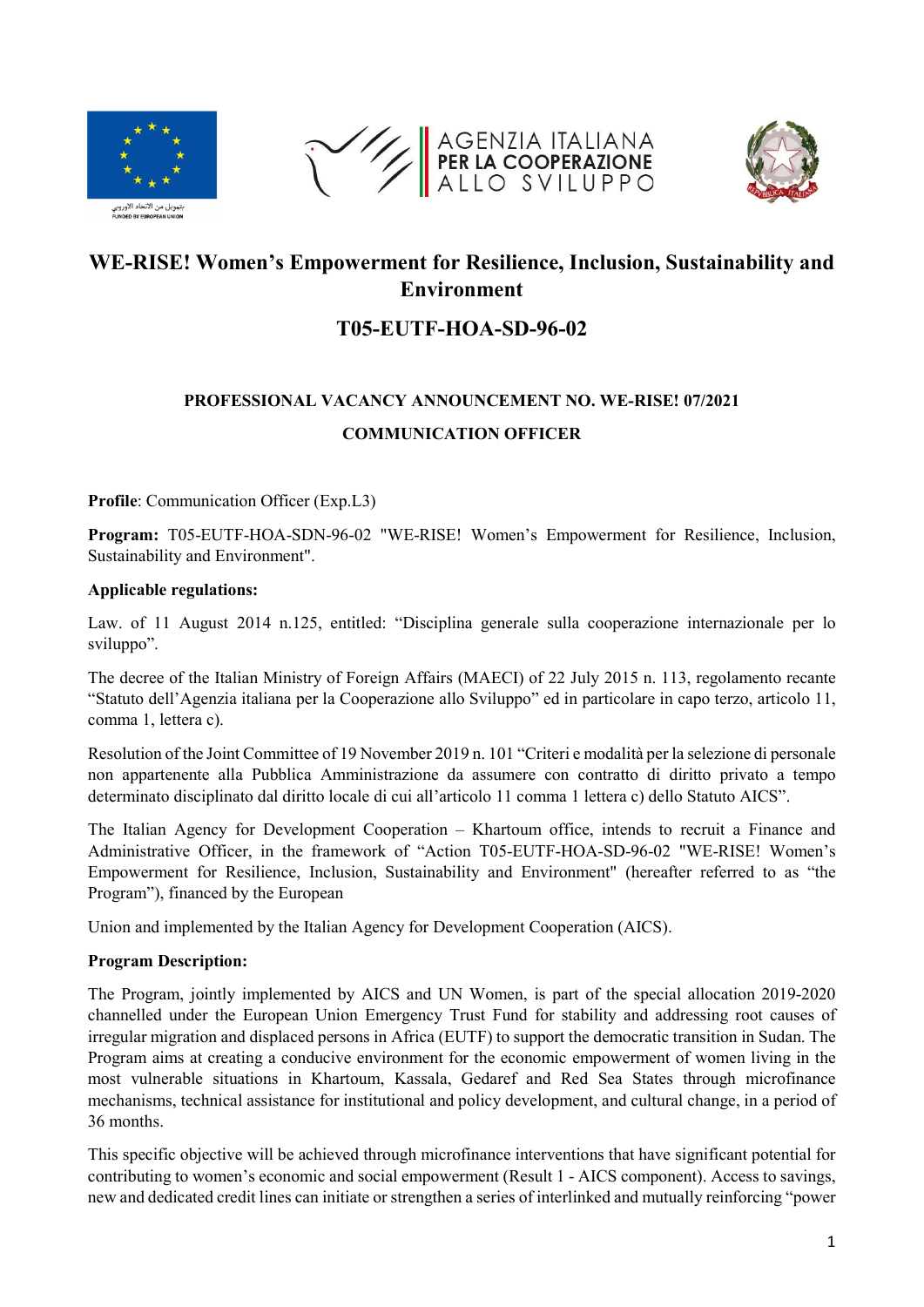and saving capacity" of beneficiaries, accelerating agricultural production, poverty reduction and economic growth in the long term, in an inclusive and equal way. Income and production growth may contribute to a different and more sustainable consumption model.

Moreover, these empowerment modalities will be translated into practical policies for the mainstreaming of women's empowerment concerns throughout all aspects of national policies for gender equality (Result  $2 -$ UN Women component).

Finally, the main barriers for Women's Economic Empowerment (WEE) will be addressed to enable a conducive environment, including the prevention of negative social norms, the creation of mechanisms to address Gender Based Violence (GBV) as obstacle to WEE and the promotion of positive social norms towards GEWE (Result 3 - AICS component).

### Terms of reference

Professional position required: Communication Officer (Expert L3, Ref: "Determina Direttoriale AICS n. 28 of 5th February 2021)

Duty station: Khartoum and possible duty travels in the other areas of intervention

Duration: The contract will be of 12 months, renewable up to the end to the Project (2024), including a threemonths' probation period

Expected start of employment: at the end of the selection process.

Remuneration: salary, benefits and other conditions are offered in accordance with AICS rules and regulations, and in particular: "Criteria and modality for the selection of personnel, not belonging to the Public Administration, to be hired with a fixed-term private law contract governed by local labor legislation (Labor Code, dated 23 September 1946 as amended) referred to in article 11, paragraph 1, letter c) of AICS statute", approved by resolution of the Joint Committee for Development Cooperation of 19.11.2019, n. 101 as amended. The remuneration corresponds to the Expert Low 3 foreseen by the resolution act of AICS Director of 5 February 2021, n. 28. The remuneration is subject to the fiscal residency of the applicant.

Prohibition to engage in other activities: The selected candidate must not have carried out, during the last three years, any business activity in the country of service, or be in a situation of conflict, even potential, of interests that undermine the impartial exercise of the functions, as provided for in Article 53 of Legislative Decree no. 165 of 2001, referred to in Law No. 190 of 2012 and by the Code of Ethics and Conduct of AICS. The Administration reserves the right to verify, under penalty of exclusion, the compliance of what has been declared in this regard by the selected candidate.

#### 1. KEY FUNCTIONS

The Communication Officer will contribute to the correct implementation of the communication and visibility plan of the Program, in addition to reporting and external relations with EU and different stakeholders. S/he will report directly to AICS Khartoum Director.

The Communication Officer implements the following tasks in synergy with the communication unit of AICS Khartoum:

- Support the implementation of the Programme Communications and Visibility activities which are including the global scope of the Action implemented by AICS and the broad WE-RISE! initiative;
- Sustain partnerships with communication and public information officers at the EU Delegation, and Sudanese authorities as appropriate, to ensure alignment and commonality in strategic communications around the Programme.
- Elaborate under the supervision of the WE Rise Team Leader and AICS Director visibility materials in order to disseminate and strengthen the visibility of the EU funded project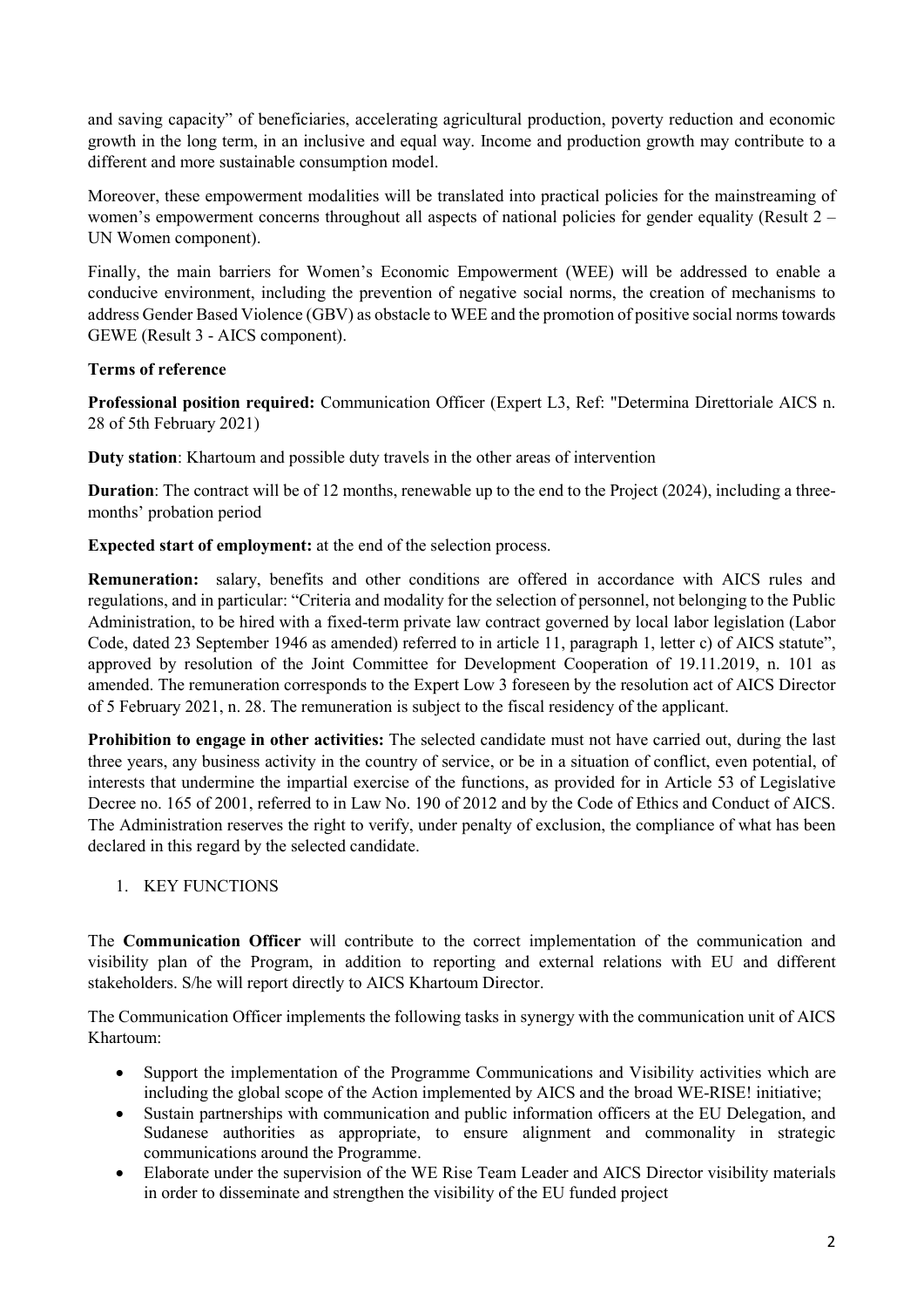- Lead the design, development, editing, production, proof reading and dissemination of communication and visibility material for the Programme (ready to print version) i.e. publications, proceedings of events/meetings, presentations, reports, toolkit, manuals, briefs, newsletters, brochures, factsheets, infographics, posters, banners, e-media, among others of EU funded project;
- Manage and improve the social media platforms (website page), including Facebook, Twitter and Instagram and LinkedIn in collaboration with AICS communication unit;
- Lead the organization of EU funded Programme-related events and meetings,
- Create synergies with communication and visibility actions and related plans/platforms carried out by AICS Khartoum Communication Unit
- Prepare the Tenders according to EU procurement procedures (PRAG) for visibility and communication events and/or deliverables
- Ensure the collaoation with the EU delegation officie in Khartoum for the visibility and communications activities related to the EU funded programme
- Performs other duties as required.

#### 2. REQUIREMENTS

#### 2.1 Essential requirements

Candidates will be considered eligible for selection on the basis of the following essential requirements, to be fulfilled by the deadline for applications:

- a) Age not exceeding (at the time of signing the contract) that required for retirement by local regulations (60 years), or by Italian regulations (ref. Law 398/87) for candidates' subject to the Italian social security system (67 years);
- b) Medically fit for employment;
- c) Master's degree in Communications Studies, Journalism, International Relations, Political and Social Sciences, International Development or related fields of study (level 7 European Qualification Framework EQF). Other degrees (level 7 European Qualification Framework EQF) may be accepted in the presence of highly qualified professional experiences related to the responsibilities of this position;
- d) At least 4 years of relevant professional experience working in communication, visibility, reporting and external relations functions, (i.e. audio-visual materials, social media platforms, edit, publication and dissemination,);
- e) At least 1 years of relevant professional experience in graphic design
- f) To have a written and spoken knowledge of English language, at least level C1 of the Common European Framework of Reference for Languages;
- g) To have a written and spoken knowledge of Italian language, at least level C2 of the Common European Framework of Reference for Languages;
- h) Not having sustained, in the three-year period preceding the date of expiry of the notice, an assessment of insufficiency in the assessment of work done/performed in the context of employment contracts signed with AICS offices other than Khartoum
- i) Proficient computer skills including Microsoft programs, Email (Outlook) and internet

2.2 Preferred requirements

- At least 2 years working in a relevant communication function in developing countries with international organizations, governmental and/or non-governmental aid bodies;
- Previous experience with the Italian Cooperation (MAECI DGCS / AICS) and or with the European Union communications and reporting requirements;
- Knowledge of the following software: Adobe illustrator, Adobe InDesign; Knowledge of the following software for video editing: FinalCut Pro, Adobe Premiere, and content management system, or any other graphics software necessary for the creation of communication and video materials.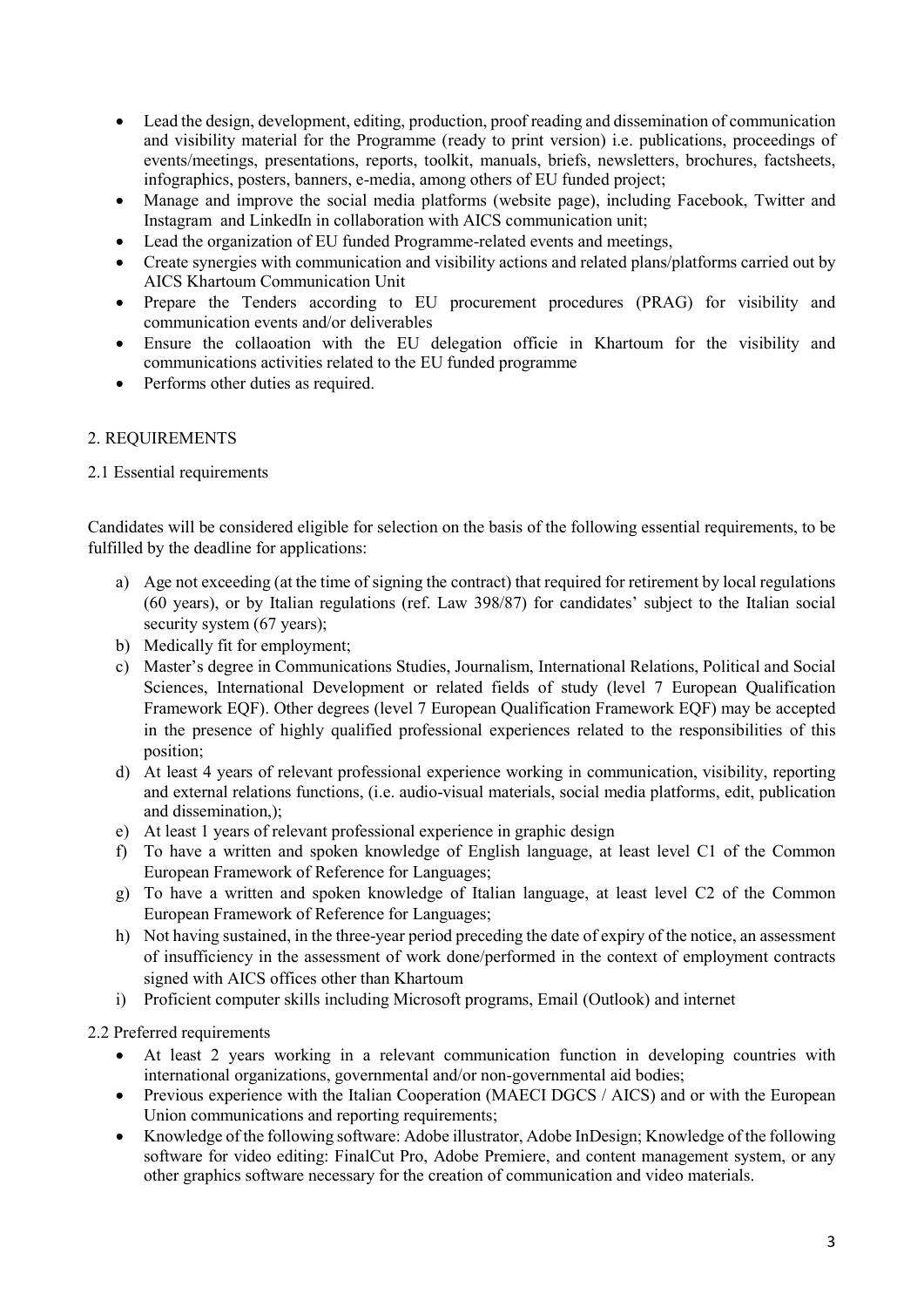Before submitting their application, candidates should assess whether they fulfil all the essential requirements specified in this vacancy notice. Professional experiences indicated in the curriculum vitae are accounted only from the time the candidate obtained the degree required for the position. Start and end dates of all previous positions and indication on whether they were full- or part-time should be clearly stated in the curriculum vitae.

Details of any professional experience, training, research, or studies must be provided in the application. Upon request, candidates must be able to provide supporting documentation clearly indicating the duration and nature of those experiences.

## 3. HOW TO APPLY

The submission of the application, duly signed, should indicate the vacancy announcement code. The application

shall be written in English and include:

- 1. Legally Binding Statement (according to art. 46 of Italian D.P.R. 28.12.2000 n. 445), as per the attached template, declaring:
	- a. Surname, name, date and place of birth.
	- b. Residence.
	- c. Age not exceeding (at the time of signing the contract) that required for retirement by local regulation (60 years), or by Italian regulation (ref. Law 398/87) for candidates' subject to the Italian social security system (67 years);
	- d. Citizenship;
	- e. Being medically fit for employment;
	- f. Full enjoyment of political and civil rights;
	- g. Absence of convictions for any criminal offence and absence of any pending criminal and accounting offences both in Italy and abroad;
	- h. Not to have been dismissed, dispensed, declared lapsed or fired from employment in a public administration, both in Italy and abroad;
	- i. Not having sustained, in the three-year period preceding the date of expiry of the notice, an assessment of insufficiency in the assessment of work done/performed in the context of employment contracts signed with AICS offices other than Khartoum;
	- j. To have acquired the academic qualification required by the selection notice;
	- k. To have acquired the professional experience required by the selection notice;
	- l. To have a written and spoken knowledge of English language, at least level C1 of the Common European Framework of Reference for Languages;
	- m. To have a written and spoken knowledge of Italian language, at least level C2 of the Common European Framework of Reference for Languages;

Any false declaration will incur penal sanctions according to article 76 of Italian D.P.R. 28.12.2000, n. 445. as subsequently amended and supplemented, facing immediate termination of employment and loss of any wrongfully obtained benefit.

The application shall also include:

- 2. Signed motivation letter in English.
- 3. Copy of valid Passport.
- 4. Signed Curriculum vitae in English (Europass format).

The applicant should also provide a telephone number and an email address for communications. The applicant must communicate any changes occurring after the submission of the application for this vacancy. The applications, duly dated and signed, should be submitted in non-modifiable pdf format to the following email address: recruitment.sudan@aics.gov.it by November 27, 2021 at 12:00. The subject of the email must contain the vacancy announcement Code WERISE 07/2021.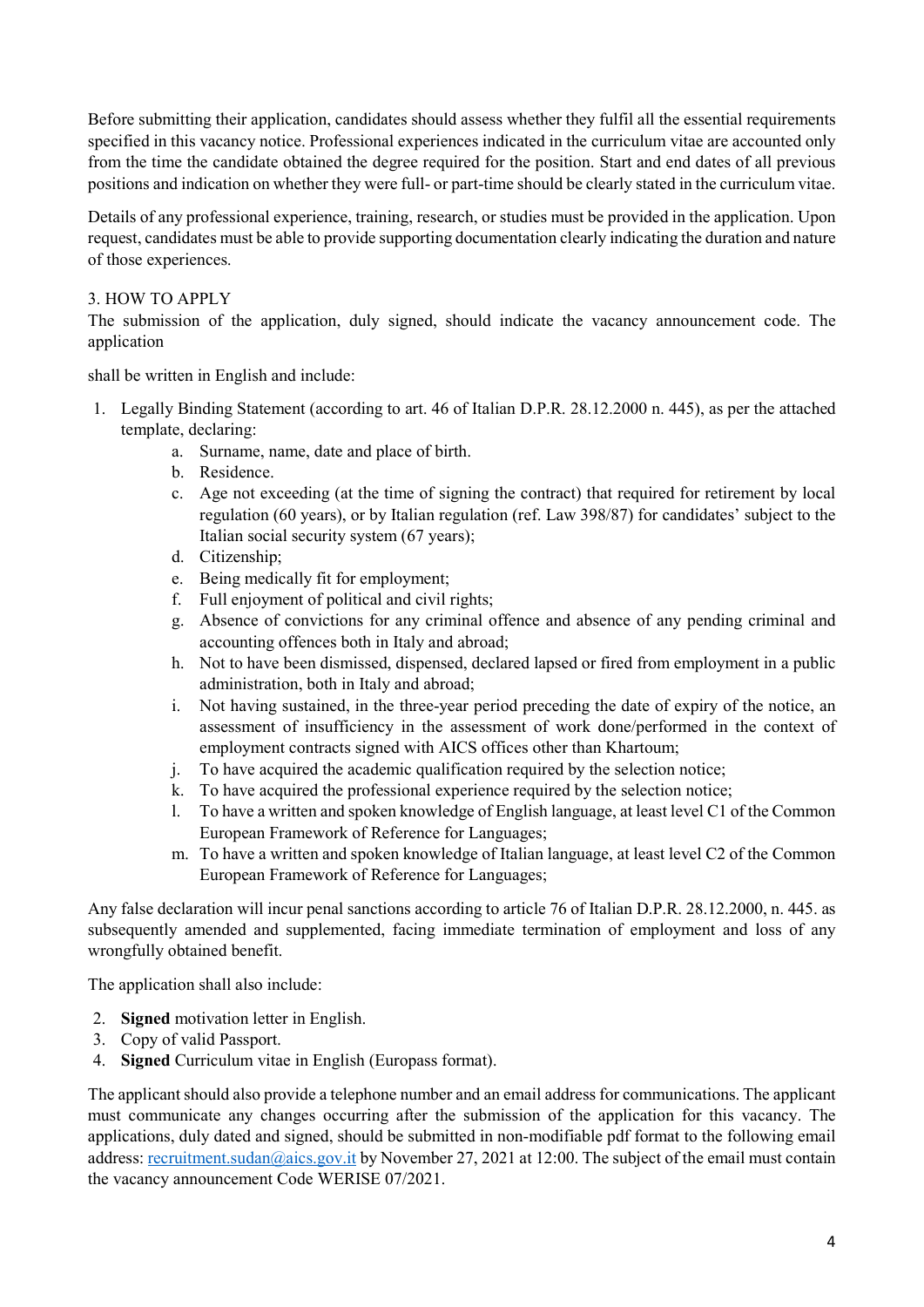Please note that only complete applications received within the deadline will be accepted and considered.

## 4. EXCLUSION FROM SELECTION PROCEDURES

The following will determine exclusion from the selection procedure:

- a) Applications lacking any of the essential eligibility requirements;
- b) Applications received after the deadline stated in this announcement and not following terms and modality set out in the present announcement;
- c) Application documents not signed.

## 5. EVALUATION OF APPLICATIONS

Once the terms of validity of the notice have elapsed, the head of AICS office in Khartoum assesses the admissibility of the applications regarding the presence of the essential requirements and the absence of causes for exclusion. The exclusion is communicated to the candidates concerned.

Subsequently, a recruitment commission of three members appointed according to art. 2 of the document approved by the Delibera n.101 of the Joint Committee n.101 evaluates the merits of applications by assigning a maximum overall score of 100 points according to the following criteria:

### QUALIFICATIONS (Max 70 points)

- Additional academic titles than the obligatory one: up to 10 points;
- Language skills: up to 10 points;
- Professional experience: up to 40 points;
- Other qualifications of professional skills: up to 10 points.

## INTERVIEW (Max 30 points)

Candidates who score at least 40 points, in the assessment of qualifications, are invited for an interview. A maximum score of 30 points can be attributed. The interview will be carried out through audio/video connection, or at the premises of the Italian Agency for Development Cooperation in Khartoum. The interview shall be held in the languages indicated in the vacancy announcement and shall assess the applicant's knowledge and experience, languages skills, his or her ability to carry out the position and any other skills deemed necessary to assess the candidate's profile in relation to the post to be filled.

The invitation for an interview is sent by e-mail to the address indicated by the candidate in the application.

Applicants are not entitled to reimbursement of any costs incurred in connection with the interview.

Following the interview process, a list of candidates is prepared including only candidates with an overall score of not less than 60% of the maximum attributable points (60 points).

#### 6. RESULTS OF THE SELECTION

The candidate with the highest score in the ranking list is declared the winner. He/she is informed by email or any other appropriate means.

 The ranking list remains valid for one year and can be extended for another year for motivated needs related to the implementation of the initiative. In case of a decline by the winning candidate or an early termination of the contract, the office reserves the right to appoint another candidate from the ranking list - if the necessary financial resources are available.

In the event of equal scoring, the youngest candidate will be preferred.